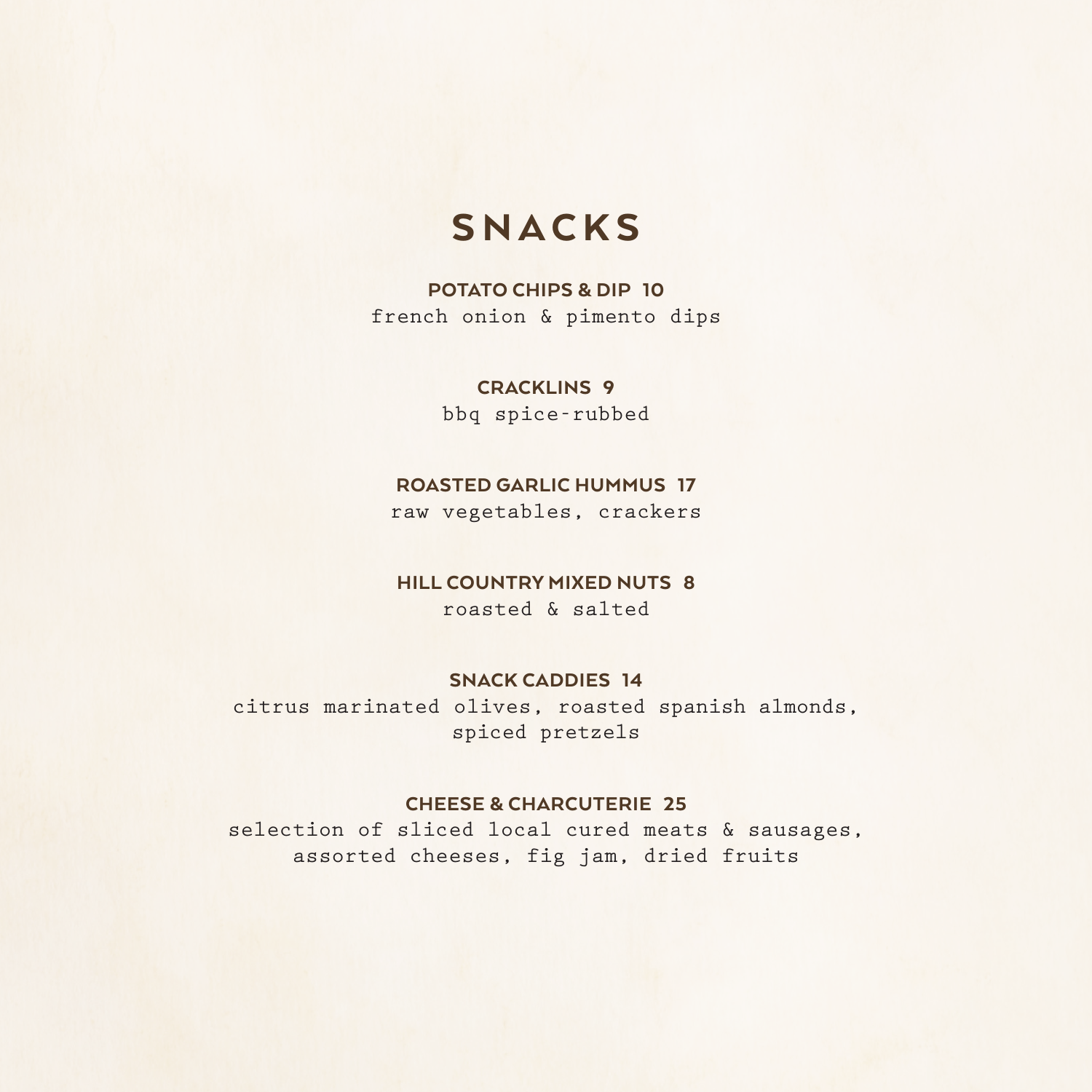

Jim Bob's Lobby Lounge was designed to pay homage to the life of Jim Bob Moffett who developed the Barton Creek area and left behind a legacy in the oil and mining industries. You will notice that the artwork, geological tools, books and trophies are part of the Jim Bob story.



Scan the QR code to learn more about his life story.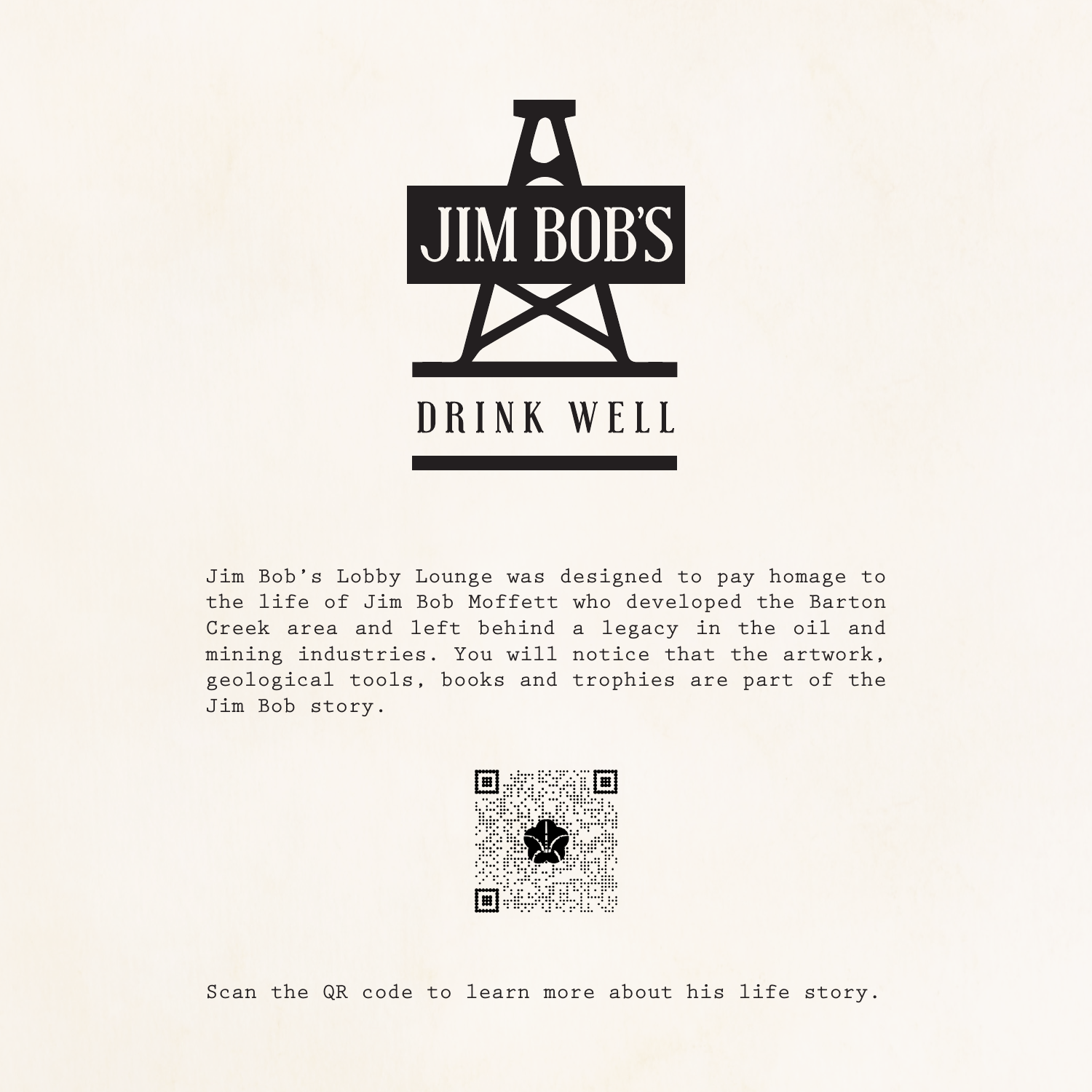# COCKTAILS

#### SLOW AS MOLASSES 15

flor de caña 12 year rum, dolin blanc, luxardo maraschino peach bitters, a combination of the finest molasses accented by notes of cherries and white flower blossoms

#### RING OF ROSÉS 15

hendrick's, lillet rosé, sparkling wine, lemon bitters as if a fantastic blush wine got supercharged. hints of cucumber rose water, lemon and dry red berries with plenty of bubbles

#### VIOLET CROWN 15

plymouth gin, cointreau, violet, lemon slightly floral with a bit of citrus. this unique tipple will surely wet your whistle

#### TEXAS SOCIALITE 16

balcones rye, sweet vermouth, campari, crème de mure peychuad's bitters. fans of the boulevardier will find comfort in this wealthy blend of texas rye and blackberry balanced out with bitter orange and anise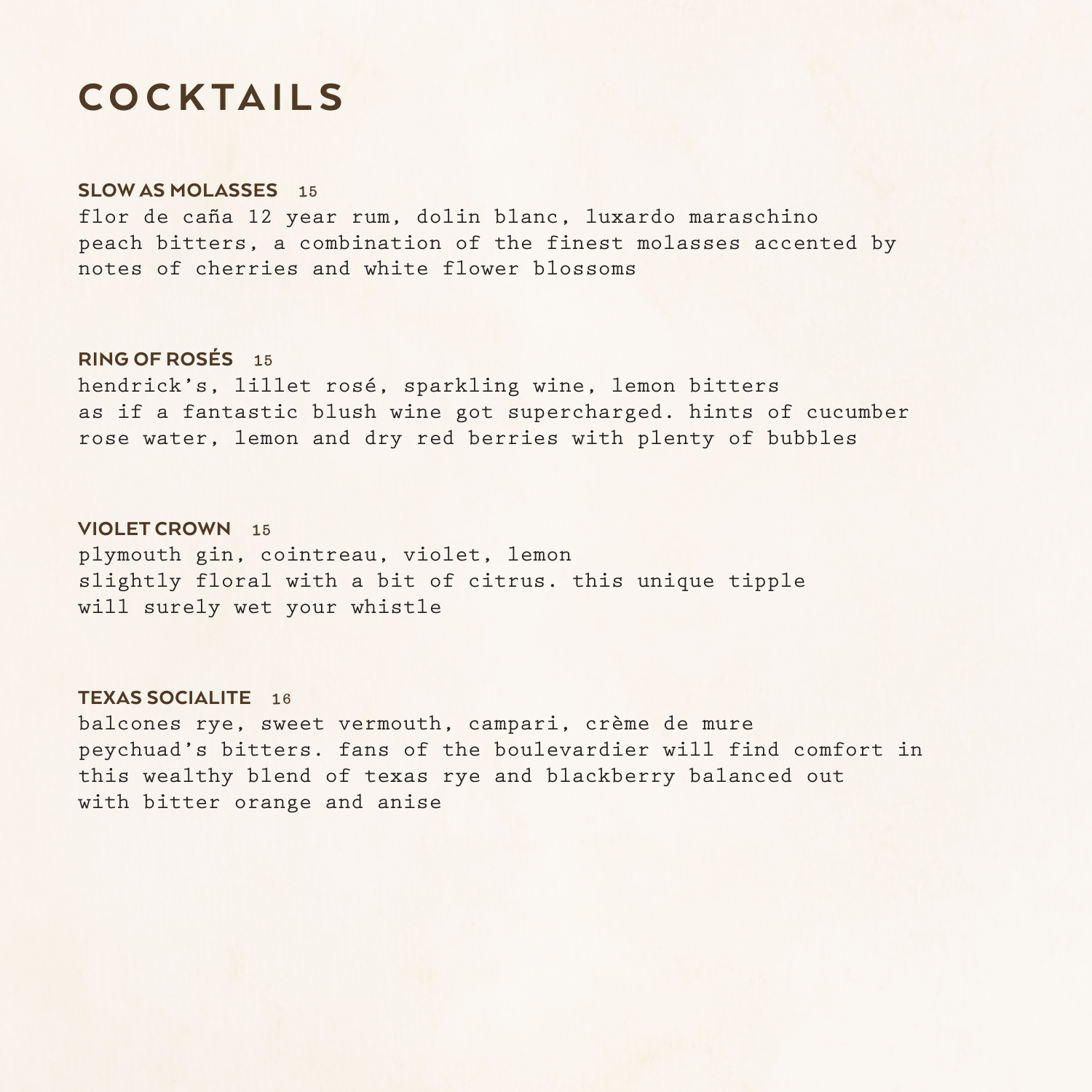# COCKTAILS

#### 7 MILES WEST 15

tito's handmade, blood orange, cranberry, grapefruit undeniably these flavors go together and its deep color will remind you of the ruby red grapefruits texas is known for

#### GUADALUPE 16

casamigos añejo, cointreau, cinnamon, celery, lime sure… you've heard of margarita, but do you know guadalupe? so good you might build a shrine to her

#### TREAT YOURSELF 14

sombra mezcal, fernet branca, cold brew, vanilla whipped cream chocolate bitters. An indulgent blend of coffee, chocolate, mint and smoke topped off with a fluffy white cloud

#### CHERRY PEPPER 16

tx bourbon, black cherry, basil, grapefruit, egg white packed with flavor and uniquely delicious like one of texas's other favorite drinks, only this one doesn't have a PhD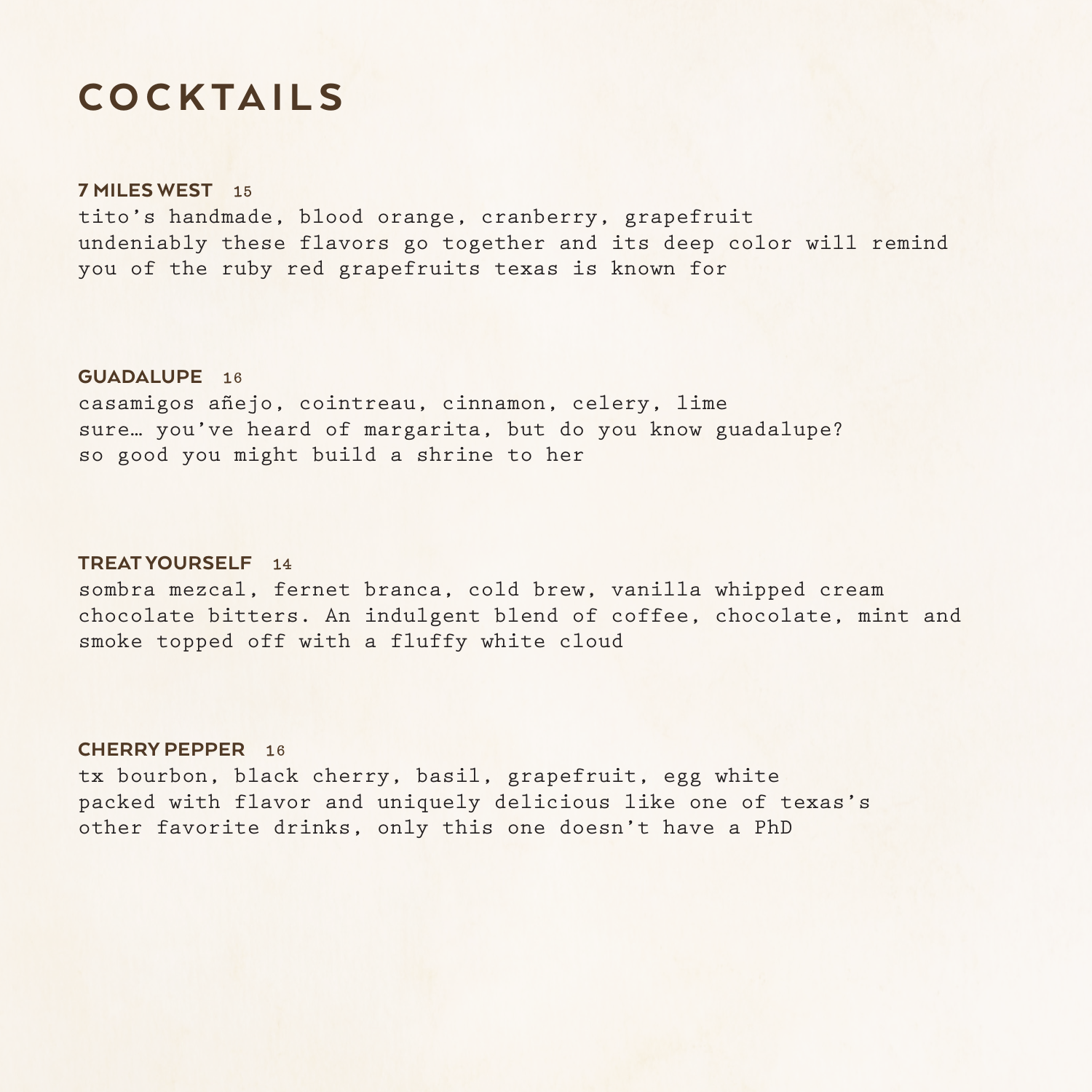# WINES BY THE GLASS

| SPARKLING                                             |                 |      | <b>187ML</b> |
|-------------------------------------------------------|-----------------|------|--------------|
| MOËT & CHANDON IMPÉRIAL Brut, Champagne, FRA          |                 |      | 28           |
| LUNETTA Prosecco, ITA                                 |                 |      | 14           |
| <b>CHIC BARCELONA Cava, ESP</b>                       |                 |      | 16           |
| <b>CHANDON</b> Rosé, CA                               |                 |      | 14           |
|                                                       |                 |      |              |
| WHITES & ROSÉS                                        | 30Z             | 60Z  | 90Z          |
| SAINTM Riesling, Pfalz, GER                           | $6\phantom{1}6$ | 11   | 15.25        |
| KRIS Pinot Grigio, "Artist Cuvée", delle Venezie, ITA | $6\overline{6}$ | 12.5 | 16.5         |
| LOVEBLOCK Pinot Gris, Marlborough, NZ                 | $9^{\circ}$     | 18   | 25           |
| <b>CONUNDRUM</b> White Blend, CA                      | $7\overline{ }$ | 14.5 | 19.5         |
| DECOYBY DUCKHORN Sauvignon Blanc, CA                  | $7^{\circ}$     | 14.5 | 19.5         |
| MERRYVALE Sauvignon Blanc, Napa Valley, CA            | $9^{\circ}$     | 18   | 25           |
| WHITEHAVEN Sauvignon Blanc, NZ                        | $6\phantom{1}$  | 14.5 | 19.5         |
| MIRAVAL Rosé, Côtes de Provence, FRA                  | 9               | 18   | 25           |
| WENTEVINEYARDS Estate Grown Chardonnay, CA            | $6\overline{6}$ | 11.5 | 14.5         |
| ROMBAUER Chardonnay, Carneros, CA                     | 13              | 26   | 36           |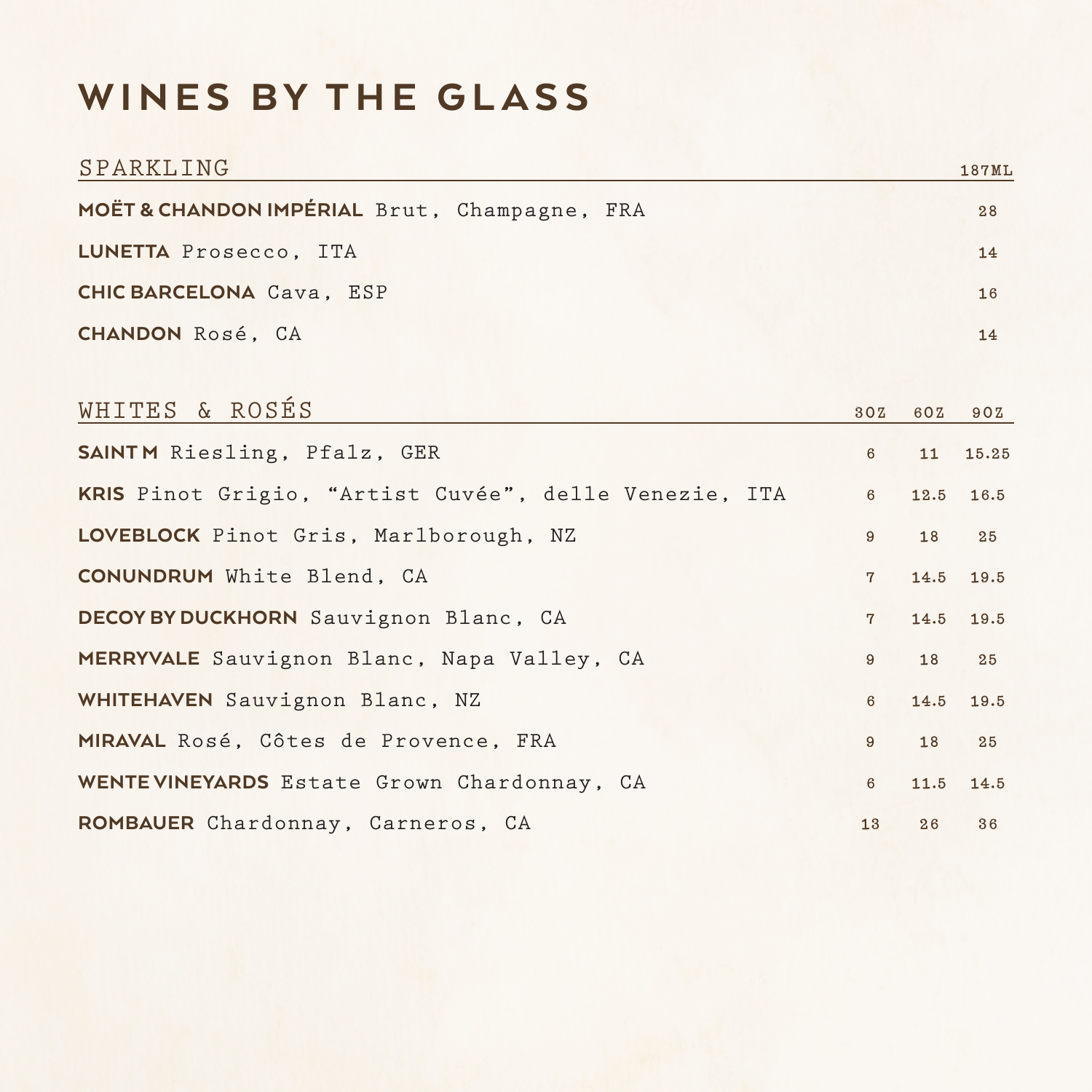# WINES BY THE GLASS

| <b>REDS</b>                                                                   | 30Z            | 60Z  | 90Z   |
|-------------------------------------------------------------------------------|----------------|------|-------|
| ELOUAN Pinot Noir, OR                                                         | $7^{\circ}$    | 14.5 | 19.5  |
| BELLE GLOS Pinot Noir, "Clark & Telephone Vineyard"<br>Santa Maria Valley, CA | 11             | 22   | 30    |
| HONORO VERA Merlot, ESP                                                       | $6\phantom{1}$ | 11.5 | 14.5  |
| DUCKHORN Merlot, Napa Valley, CA                                              | 11             | 22   | 30    |
| CHARLES SMITH Syrah, "Boom Boom!", WA                                         | 7.5            | 15   | 20.75 |
| MARQUES DE RISCAL Gran Reserva, Rioja, ESP                                    | 15             | 30   | 41    |
| NEYERS Red, "Sage Canyon", CA                                                 | $9^{\circ}$    | 18   | 25    |
| TERRAZAS DE LOS ANDES Malbec, "Altos del Plata" ARG                           | 7.5            | 15   | 20.75 |
| UPPERCUT Cabernet Sauvignon, CA                                               | $7^{\circ}$    | 14.5 | 19.5  |
| ROBERT MONDAVI WINERY Cabernet Sauvignon<br>Napa Valley, CA                   | 11             | 22   | 30    |
| BAROSSAVALLEY ESTATE Red Blend, AUS                                           | $6\phantom{1}$ | 11.5 | 14.5  |
| ABSTRACT BY ORIN SWIFT Red Blend, CA                                          | 14             | 28   | 39    |
| ALTESINO ROSSO DI MONTALCINO Sangiovese, ITA                                  | 11             | 22   | 30    |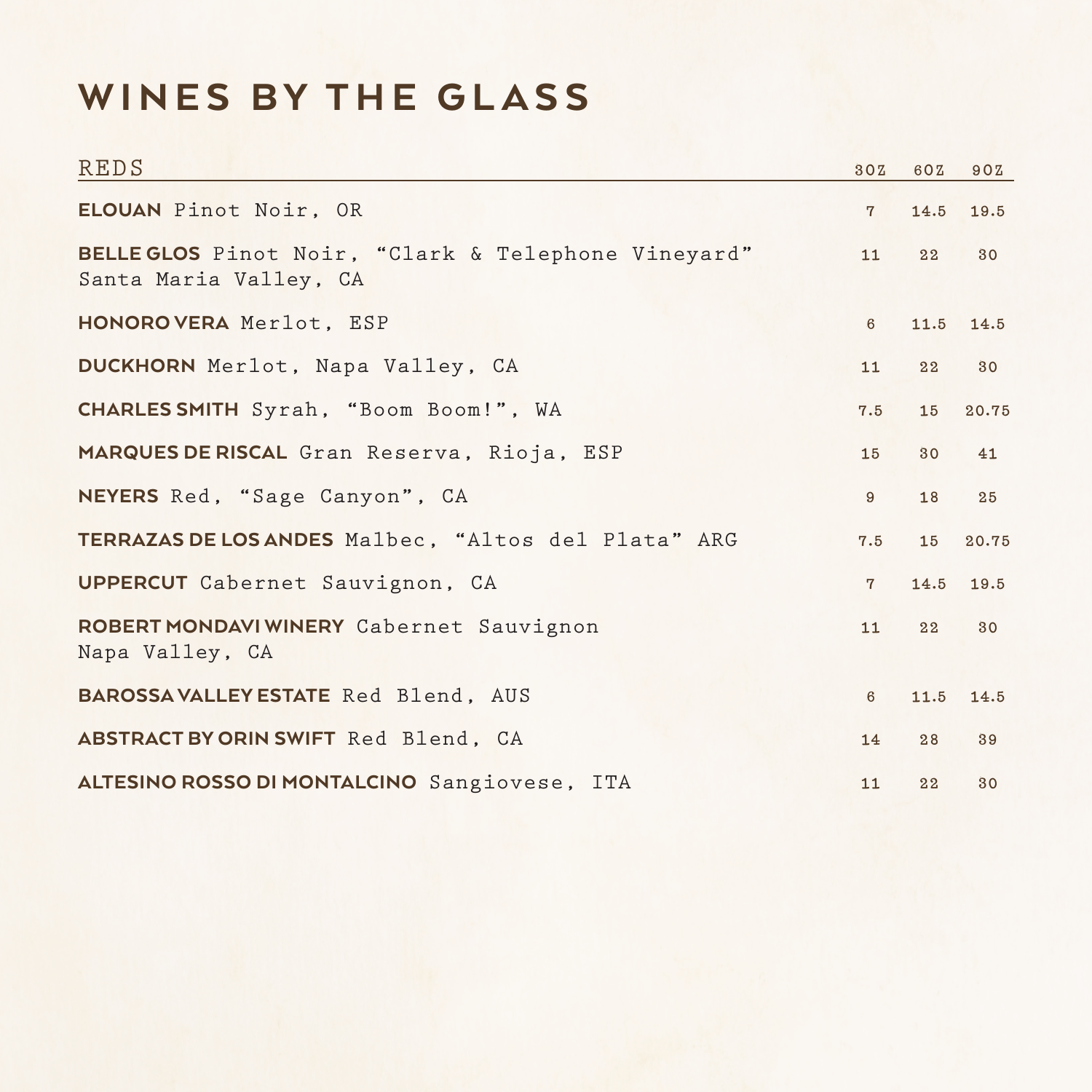# WINES BY THE BOTTLE

### SPARKLING & CHAMPAGNE

| <b>CANTINE MASCHIO</b> Brut Prosecco, ITA               | 48  |
|---------------------------------------------------------|-----|
| MOËT& CHANDON Champagne Brut, "Impérial", FRA           | 125 |
| VEUVE CLICQUOT PONSARDIN, "Yellow Label" Champagne, FRA | 150 |
| RUINART, Blanc de Blancs, FRA                           | 250 |

### WHITES & ROSÉS

| RUFFINO Moscato d'Asti, Piedmont, ITA                 | 40 <sup>°</sup> |
|-------------------------------------------------------|-----------------|
| <b>CONUNDRUM</b> White Blend, CA                      | 58              |
| <b>SAINTM</b> Riesling, Pfalz, GER                    | 44              |
| KRIS Pinot Grigio, "Artist Cuvee", ITA                | 50              |
| LOVEBLOCK Pinot Gris, Marlborough, NZ                 | 72              |
| DECOYBY DUCKHORN Sauvignon Blanc, CA                  | 58              |
| WHITEHAVEN Sauvignon Blanc, NZ                        | 58              |
| MERRYVALE Sauvignon Blanc, Napa Valley, CA            | 72              |
| MIRAVAL Rosé, Côtes de Provence, FR                   | 72              |
| WENTE VINEYARDS Chardonnay, "Estate Grown", CA        | 46              |
| SANFORD ESTATE Chardonnay, CA                         | 88              |
| PATZ & HALL Chardonnay, CA                            | 95              |
| ROMBAUER Chardonnay, CA                               | 104             |
| SONOMA-CUTRER Chardonnay, "Russian River Ranches", CA | 64              |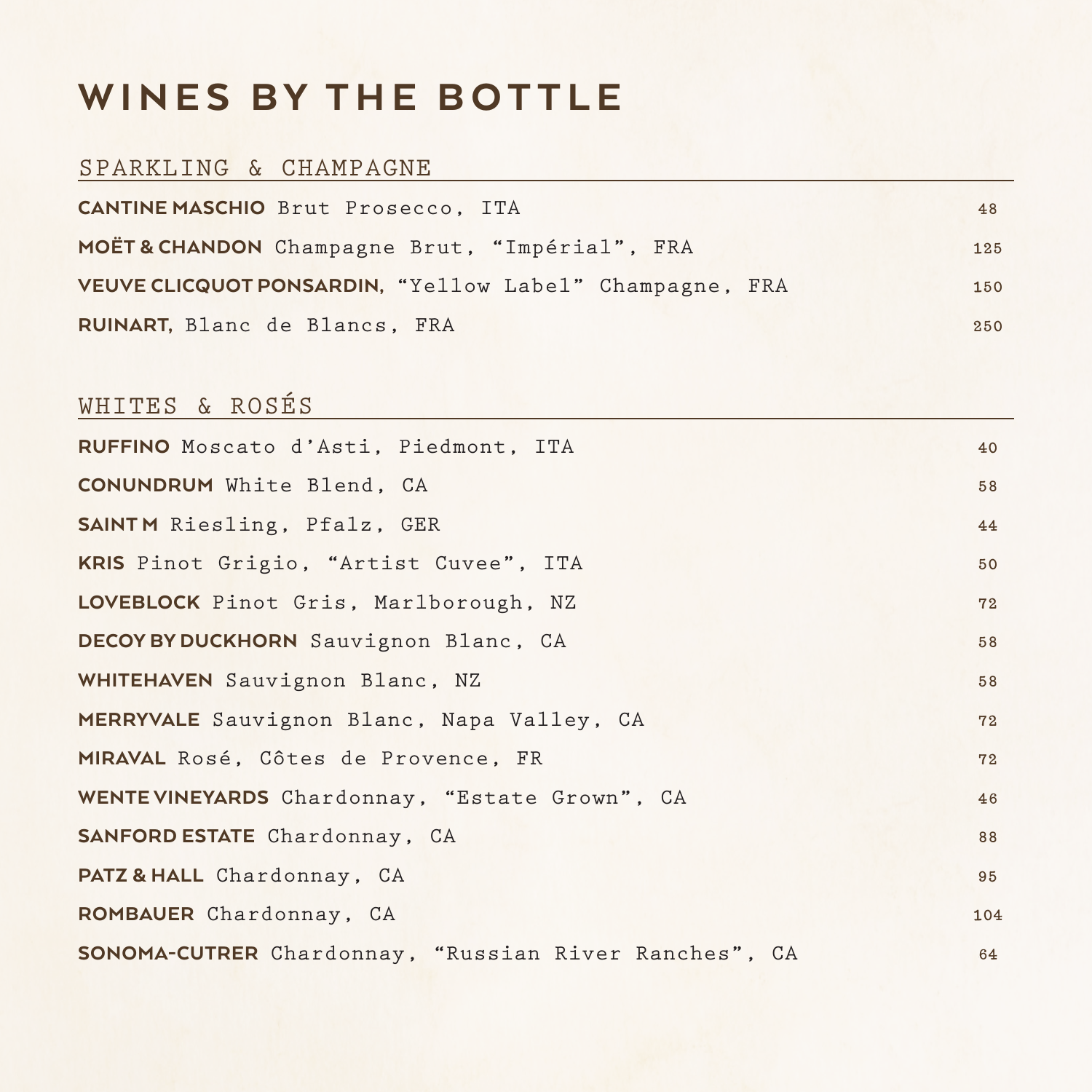# WINES BY THE BOTTLE

### REDS

| ELOUAN Pinot Noir, OR                                    | 58  |
|----------------------------------------------------------|-----|
| PATZ & HALL Pinot Noir, CA                               | 95  |
| BELLE GLOS Pinot Noir, "Clark & Telephone Vineyard", CA  | 88  |
| DAVID BRUCE Pinot Noir, Sonoma County, CA                | 96  |
| BANFI Chianti Classico, "Riserva", ITA                   | 42  |
| PENFOLDS Shiraz Cabernet, "Max's", AUS                   | 58  |
| MARQUES DE RISCAL Rioja Red, "Gran Reserva", ESP         | 120 |
| HONORO VERA Merlot, ESP                                  | 46  |
| DECOYBY DUCKHORN Merlot, CA                              | 56  |
| DUCKHORN VINEYARDS Merlot, Napa Valley, CA               | 88  |
| <b>CHARLES SMITH WINES</b> Syrah, "Boom Boom!" WA        | 60  |
| TERRAZAS DE LOS ANDES Malbec, "Altos del Plata", ARG     | 60  |
| <b>UPPERCUT</b> Cabernet Sauvignon, CA                   | 58  |
| BERINGER Cabernet Sauvignon, Knights Valley, CA          | 75  |
| ROBERT MONDAVIWINERY Cabernet Sauvignon, Napa Valley, CA | 88  |
| JUSTIN Red Blend, "Justification", CA                    | 220 |
| CONN CREEK Cabernet Sauvignon, Napa Valley, CA           | 85  |
| CASTELLO BANFI Super Tuscan, "Magna Cum Laude", ITA      | 102 |
| ALTESINO ROSSO DI MONTALCINO Sangiovese, ITA             | 88  |
| JOEL GOTT Red Blend, Columbia Valley, WA                 | 52  |
| BAROSSAVALLEY ESTATE Red Blend, Barossa Valley, AUS      | 46  |
| NEYERS Red Blend, "Sage Canyon", CA                      | 72  |
| ABSTRACT BY ORIN SWIFT Red Blend, CA                     | 112 |
| JUSTIN Cabernet Sauvignon, CA.                           | 95  |
| AMANCAYA Red Blend, "Reserve", ARG                       | 58  |
| RAVENSWOOD Zinfandel, "Old Vine", Napa Valley, CA        | 42  |
| MONTES Carmenere, "Purple Angel", CHI                    | 205 |
|                                                          |     |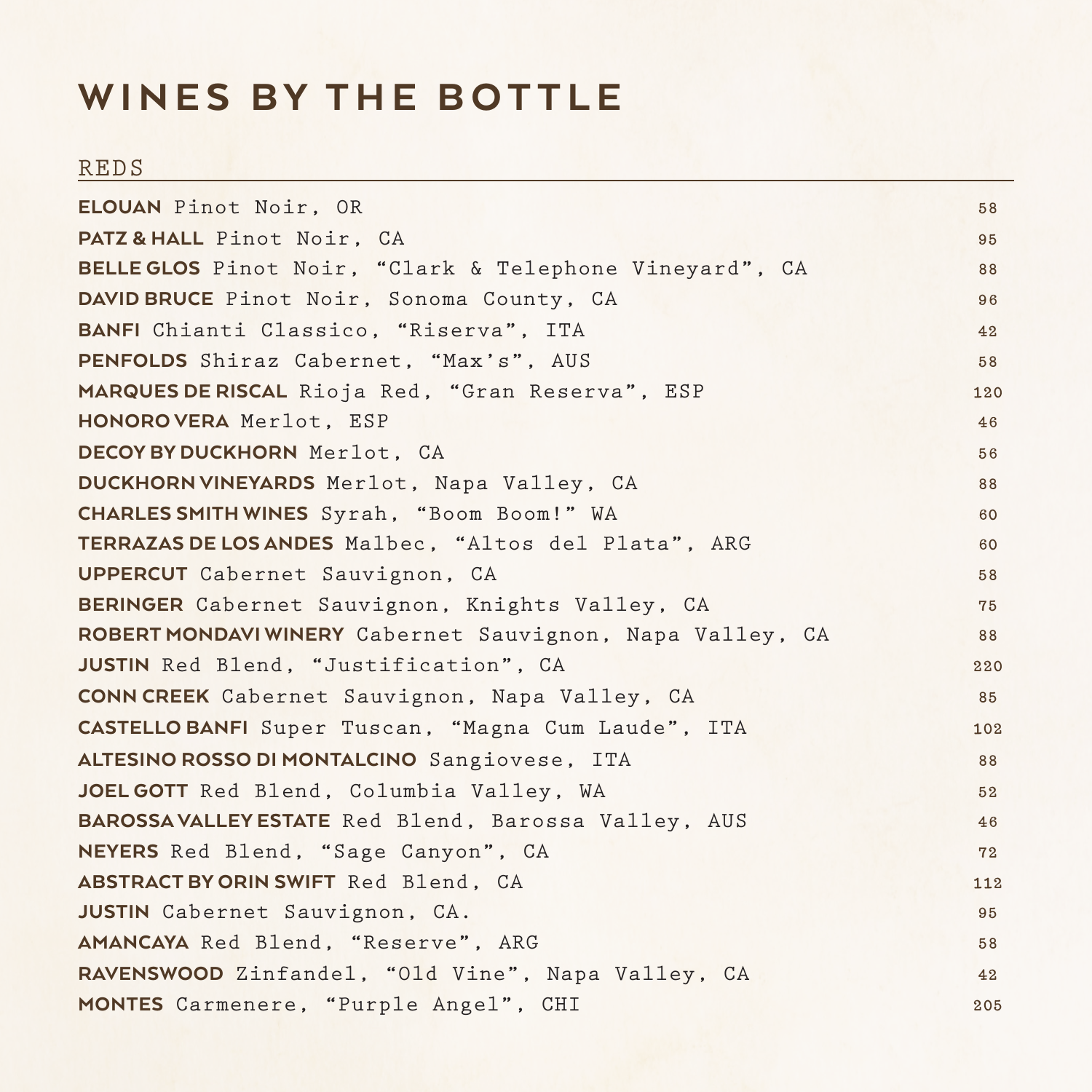# SPIRITS

### NORTH AMERICAN WHISKEY

| Angel's Envy               | Jack Daniel's Honey          |
|----------------------------|------------------------------|
| Baker's                    | Jim Beam                     |
| Basil Hayden's             | Knob Creek                   |
| Blanton's                  | Know Creek Rye               |
| Booker's                   | Maker's 46                   |
| Buffalo Trace              | Maker's Mark                 |
| Bulleit                    | Noah's Mill                  |
| Bulleit Rye                | Sazerac Rye                  |
| Canadian Club              | Seagram's 7                  |
| Crown Royal                | Templeton Rye                |
| Eagle Rare                 | WhistlePig Rye 10 Year       |
| Elijah Craig               | Willett                      |
| Gentleman Jack             | Woodford Reserve             |
| High West American Prairie | Woodford Reserve Rye         |
| High West Double Rye!      | Woodinville Straight Bourbon |
| Jack Daniel's Black Label  |                              |

### TEXAS WHISKEY

| Balcones Baby Blue           | Henderson Brothers    |
|------------------------------|-----------------------|
| Balcones Single Malt         | Rebecca Creek         |
| Garrison Brothers The Cowboy | Treaty Oak Red Handed |
| Garrison Brothers            | TX Bourbon            |
| Small Batch Bourbon          | TX Blended            |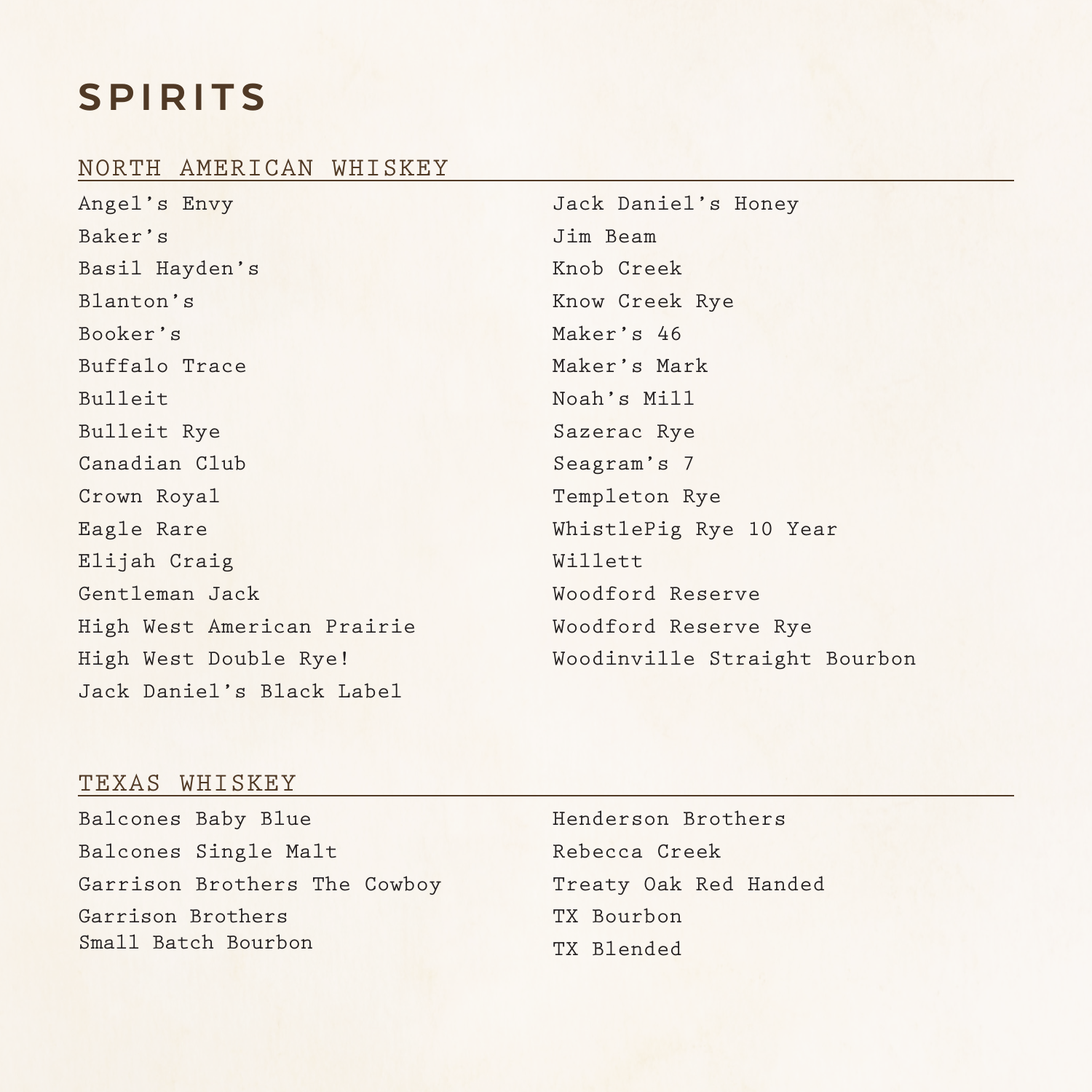# SPIRITS

### SCOTLAND

Aberlour 12 Year The Balvenie 12 Year The Balvenie 15 Year The Balvenie 21 Year Caol ILA 12 Year Cragganmore 12 Year Dewar's White Label The Glenlivet 12 Year The Glenlivet 18 Year Glenmorangie 10 Year

Glenmorangie 14 Year Johnnie Walker Black Johnnie Walker Blue Laphroaig 10 Year The Macallan 12 Year The Macallan 15 Year The Macallan 18 Year The Macallan 25 Year Oban 14 Year Talisker 10 Year

### IRELAND

Bushmills Jameson

Redbreast 12 Year Redbreast 21 Year

### JAPAN

Suntory Toki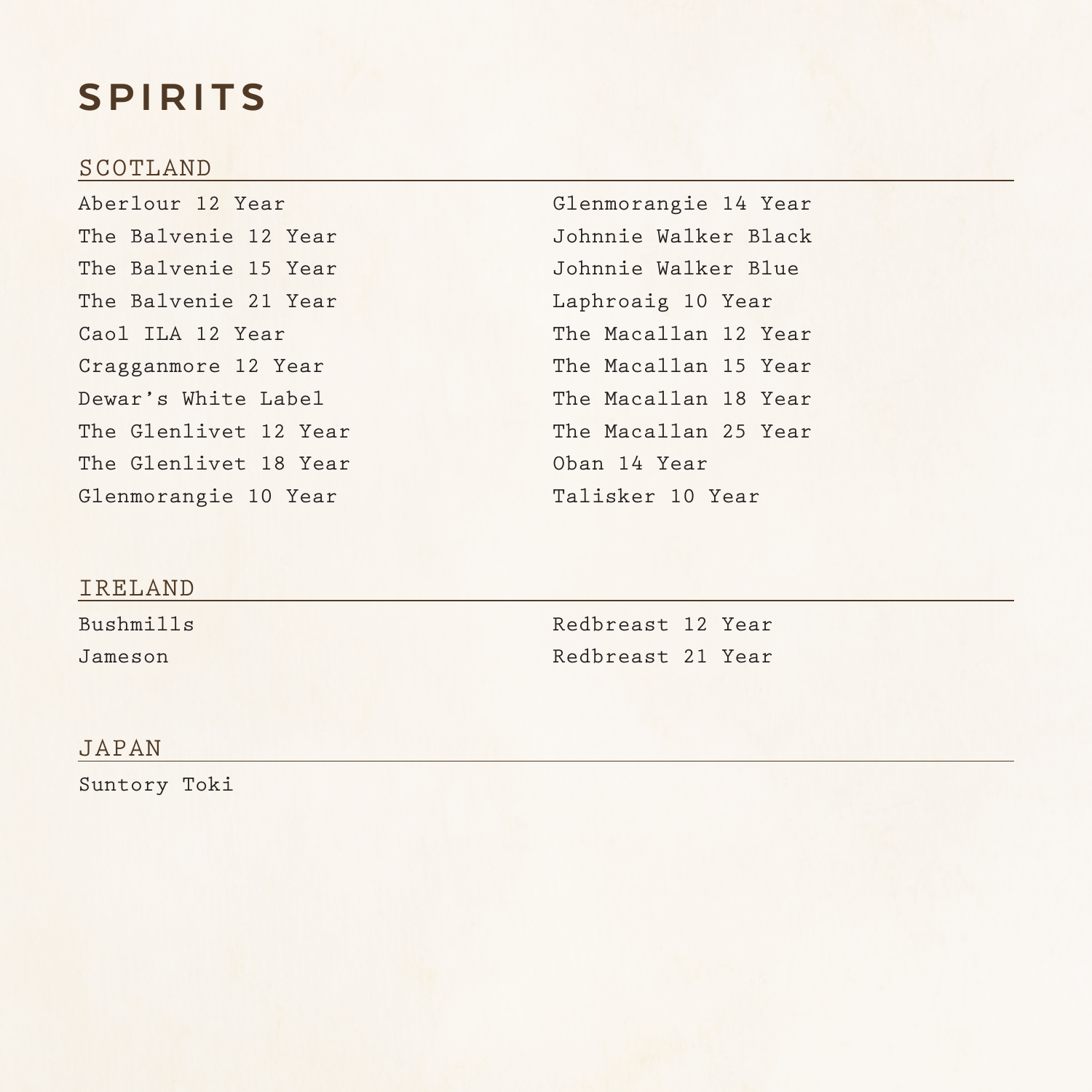# SPIRITS

### AGAVE SPIRITS

Avión Silver Casa Dragones Blanco Casamigos Añejo Casamigos Blanco Casamigos Reposado Cincoro Añejo Cincoro Reposado Clase Azul Añejo Clase Azul Plata Clase Azul Reposado Del Maguey Vida Mezcal Don Julio 1942 Don Julio Añejo Don Julio Blanco Don Julio Reposado Dulce Vida Silver 80 El Tesoro Blanco Herradura Silver Hornitos Reposado Patrón Añejo Patrón Reposado Patrón Silver Sombra Mezcal Tres Generaciones Añejo Tres Generaciones Plata Tres Generaciones Reposado